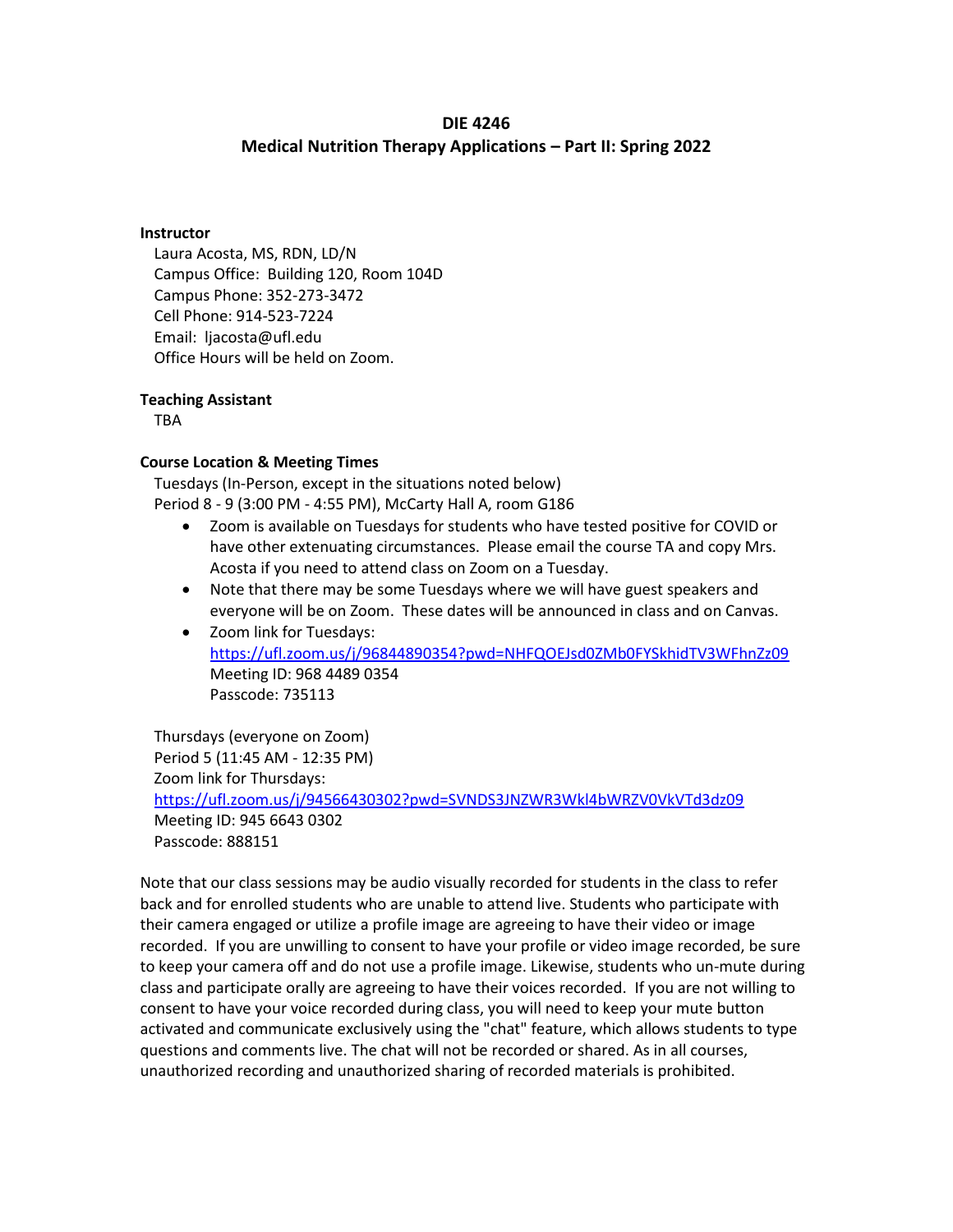## **Course Description**

Part 2 of a two-semester sequence that focuses on attainment of knowledge to make nutrition diagnoses, to develop and implement effective nutrition intervention strategies, and to identify appropriate monitoring and evaluation plans for patients with common chronic diseases and disorders. Information learned in HUN 4446 will be integrated into class lectures, discussions, activities, assignments, and quizzes, as appropriate.

## Credits: 3

Prerequisites:

- HUN2201 (Fundamentals of Human Nutrition)
- DIE4245 (Medical Nutrition Therapy Applications Part 1)
- APK2105 or PCB 4723C

Co-requisites:

HUN4446 (Nutrition and Disease 2)

## **Required Materials**

- Fremgen BF, Frucht SS. (2019). Medical Terminology: A Living Language, 7<sup>th</sup> Ed. Pearson. ISBN-13: 9780134701202
	- *OR*
- Fremgen BF, Frucht SS. (2015). Medical Terminology: A Living Language,  $6<sup>th</sup>$  Ed. Pearson. ISBN-13: 978-0134070254
- Non-programmable calculator
- Computer with reliable internet access
- Webcam and microphone
- Access to e-Learning (Canvas). Refer to [https://elearning.ufl.edu](https://elearning.ufl.edu/)
- Access to Zoom: https://ufl.zoom.us
- Access to MS Word, MS PowerPoint, and PDF reader software
- Pocket-size (about 4"x7") loose-leaf notebook for Nutrition Reference Handbook (with paper and tab dividers)
- Access to e-Learning (Canvas)[: https://elearning.ufl.edu/](https://elearning.ufl.edu/)
- Student membership in the Academy of Nutrition and Dietetics for access to the Evidence Analysis Library (EAL)
- Laptop computer, tablet, or other mobile device to access the internet during class

## **Recommended Materials**

- Nelms M, Sucher K. (2020). Nutrition Therapy and Pathophysiology, 4<sup>th</sup> Edition. Boston, MA: Cengage Learning. ISBN-13: 978-0357041710 *OR*
- Nelms M, Sucher K, Lacey K. (2016). Nutrition Therapy and Pathophysiology,  $3^{rd}$  Edition. Boston, MA: Cengage Learning. ISBN-13: 978-1305111967
- Mordarkski B, Wolff J. Nutrition Focused Physical Exam Pocket Guide, Second Edition. Academy of Nutrition and Dietetics. Available at: [https://www.eatrightstore.org/product-type/pocket-guides/nutrition-focused-physical](https://www.eatrightstore.org/product-type/pocket-guides/nutrition-focused-physical-exam-pocket-guide-second-edition)[exam-pocket-guide-second-edition](https://www.eatrightstore.org/product-type/pocket-guides/nutrition-focused-physical-exam-pocket-guide-second-edition) (\$15 for Academy members)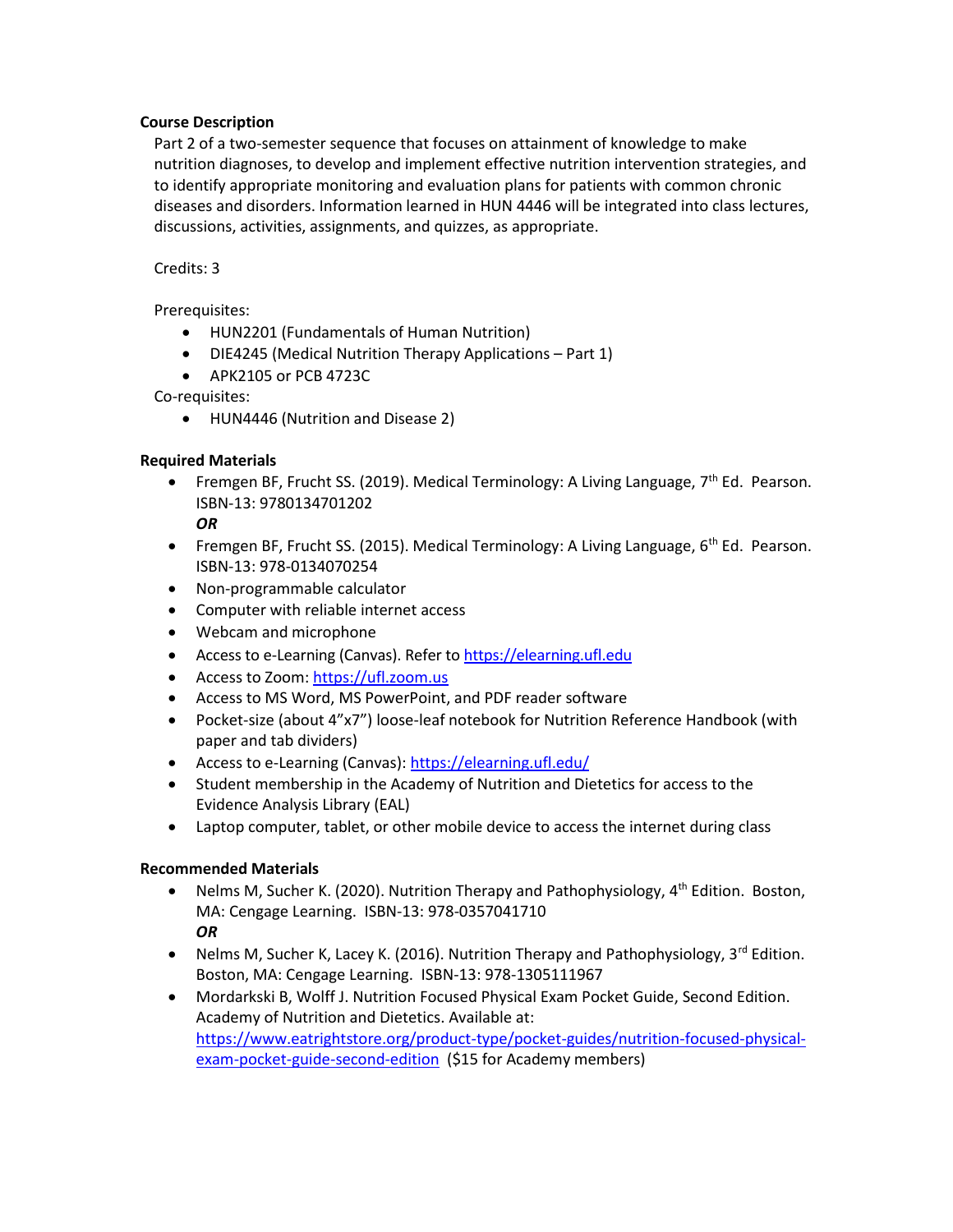## **Course Goals**

Upon completion of this course, students should be able to:

- 1. Comprehend and use medical terminology and medical abbreviations in oral and written communications.
- 2. Apply the Nutrition Care Process by performing nutrition assessment, nutrition diagnosis, developing nutrition interventions, and identifying appropriate monitoring and evaluation indicators.
- 3. Evaluate the nutritional status of simulated patients based on medical, social, physical, dietary, anthropometric, pharmacologic, and laboratory data.
- 4. Write appropriate chart notes for simulated patients/clients using standardized language for the nutrition care process.
- 5. Develop appropriate nutrition prescriptions for individuals with special needs due to acute/chronic illnesses or other medical/physical conditions.
- 6. Construct/calculate appropriate diets for simulated patients/clients based on an assessment of their medical, nutritional, and health status.
- 7. Develop skills in using an evidence-based approach to dietetics practice.

## **Foundation Knowledge and Learning Outcomes**

Activities in this course are designed to contribute to students achieving the following learning outcomes defined by the Accreditation Council for Education in Nutrition and Dietetics (ACEND):

- Demonstrate how to locate, interpret, evaluate, and use professional literature to make ethical evidence-based practice decisions. (KRDN 1.1)
- Use current information technologies to locate and apply evidence-based guidelines and protocols. (KRDN 1.2)
- Apply critical thinking skills. (KRDN 1.3)
- Demonstrate effective and professional oral and written communication and documentation. (KRDN 2.1)
- Identify and describe the work of interprofessional teams and the roles of others with whom the registered dietitian nutritionist collaborates in the delivery of food and nutrition services. (KRDN 2.5)
- Use the nutrition care process to make decisions, to identify nutrition-related problems and determine and evaluate nutrition interventions. (KRDN 3.1)

## **Student Preparation for Class**

Students are expected to use a self-instructional approach to learn medical terminology and abbreviations. The medical terminology textbook selected for this course is designed for selfinstructional use. Students are expected to complete reading assignments in advance. Class preparation may require use of the Internet, library and/or other reference materials. Students are expected to bring course notes and materials from Canvas to class and to contribute to class discussions.

## **Class Attendance**

Attendance is required for all dietetics (DIE) courses. "Attendance" is more than just being present (either physically or on Zoom). It means being attentive and engaged, and not working on other tasks. For those attending via Zoom, come to class in a quiet space without distractions. You should not be working at a job, traveling, "multitasking", etc. You must have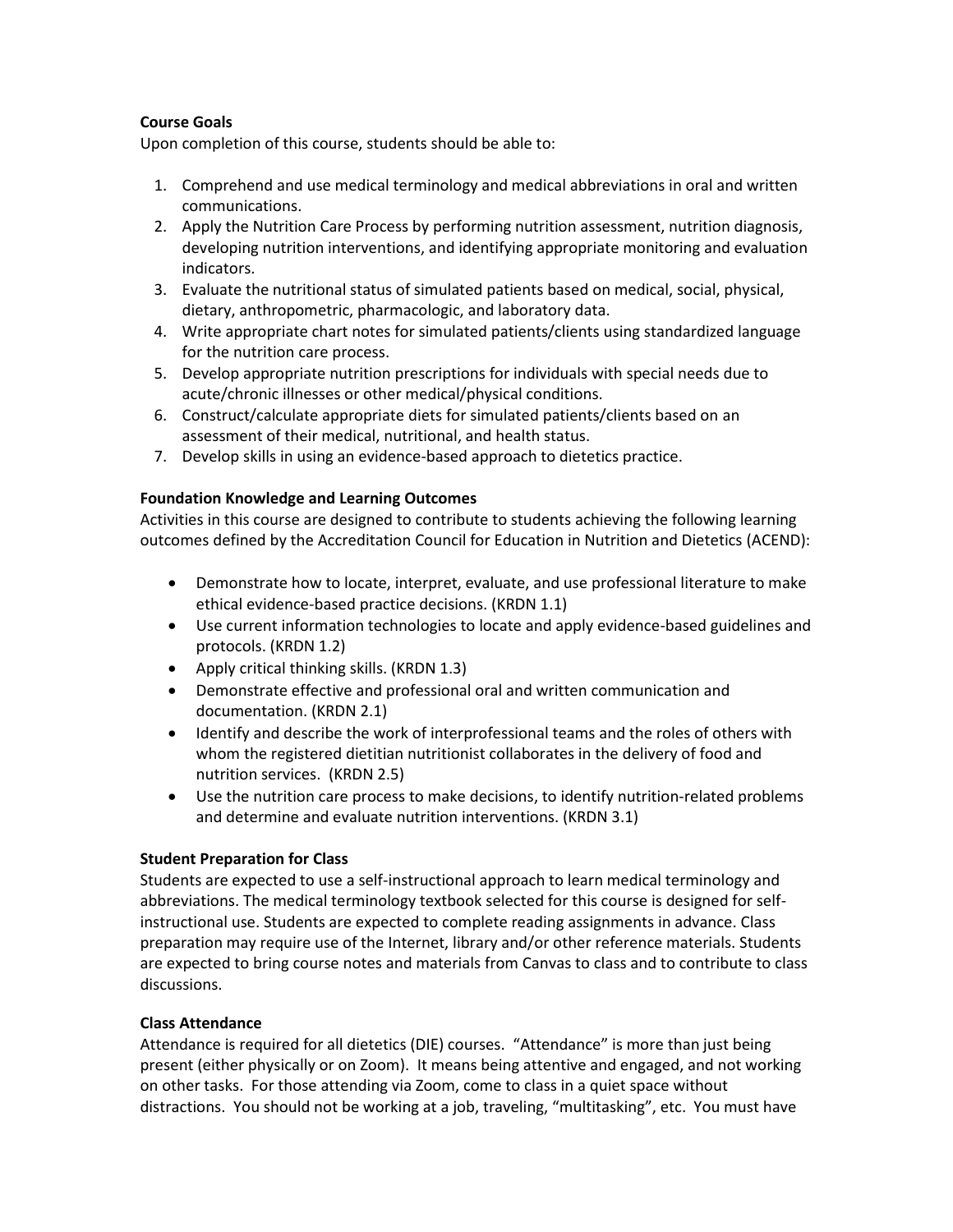your camera on in order to be counted as "present". If you have a situation arise where you must have your camera off, please discuss this with the course TA ahead of time.

Students who miss class due to illness or family emergency MUST email the course TA (with cc to Mrs. Acosta) **prior to class** and provide appropriate documentation (doctor's note, police report, dated obituary, etc.) to be eligible to make up any quizzes, exams, or classwork for that day. Failure to do this will result in a deduction of **10 points** from the Attendance grade for each absence, in addition to a **grade of 0** for any work that was missed. Tardiness is unacceptable in the workplace and therefore also inappropriate in the classroom. Any student who is more than 5 minutes late will lose **5 points** from their attendance grade each time he/she is tardy.

#### **Class Demeanor**

Students are expected to show courtesy to their classmates and instructor by turning cell phones off before the class period begins and refraining from engaging in personal conversations during class. **Particular courtesy is expected when guest speakers visit. Please note that guest speakers are not being compensated for their services, and are sharing their knowledge and experience out of a love for the profession and desire to nurture the next generation of clinicians. The utmost respect, attentiveness, and professional courtesy is expected**. You will be responsible on exams, case studies, assignments, etc. for information that is shared during guest lectures.

#### **COVID-19 Safety**

In response to COVID-19, the following policies and requirements are in place to maintain your learning environment and to enhance the safety of our in-classroom interactions.

- You are highly encouraged to wear approved face coverings at all times during class and within buildings.
- Mask and sanitizing supplies are available in the classroom.
- Practice physical distancing to the extent possible when entering and exiting the classroom.
- If you are experiencing COVID-19 symptoms, please stay home. If you feel well enough to participate in class, please log in on Zoom. Be sure to communicate with the course TA ahead of time to confirm that you will be attending on Zoom.

## **Assignments and Quizzes**

Assignments are due on the date indicated on the syllabus. Late assignments will be penalized **10% for each day late**. Assignments over one week late **will not be accepted.** Quizzes are given during the first 20 minutes of class; **students who are tardy will not be given extra time to complete quizzes**.

## **Student Evaluation**

This course has 600 possible points. Evaluation is based on the following performance indicators:

| Attendance (see Attendance Policy, below)                        | 50. |
|------------------------------------------------------------------|-----|
| Medical terminology quizzes (5 @ 25 points each, lowest dropped) | 100 |
| <b>Renal Case Study</b>                                          | 100 |
| Graded NFPE Demo                                                 | 100 |
| In-Class Activities, Labs, Homework Assignments                  | 50. |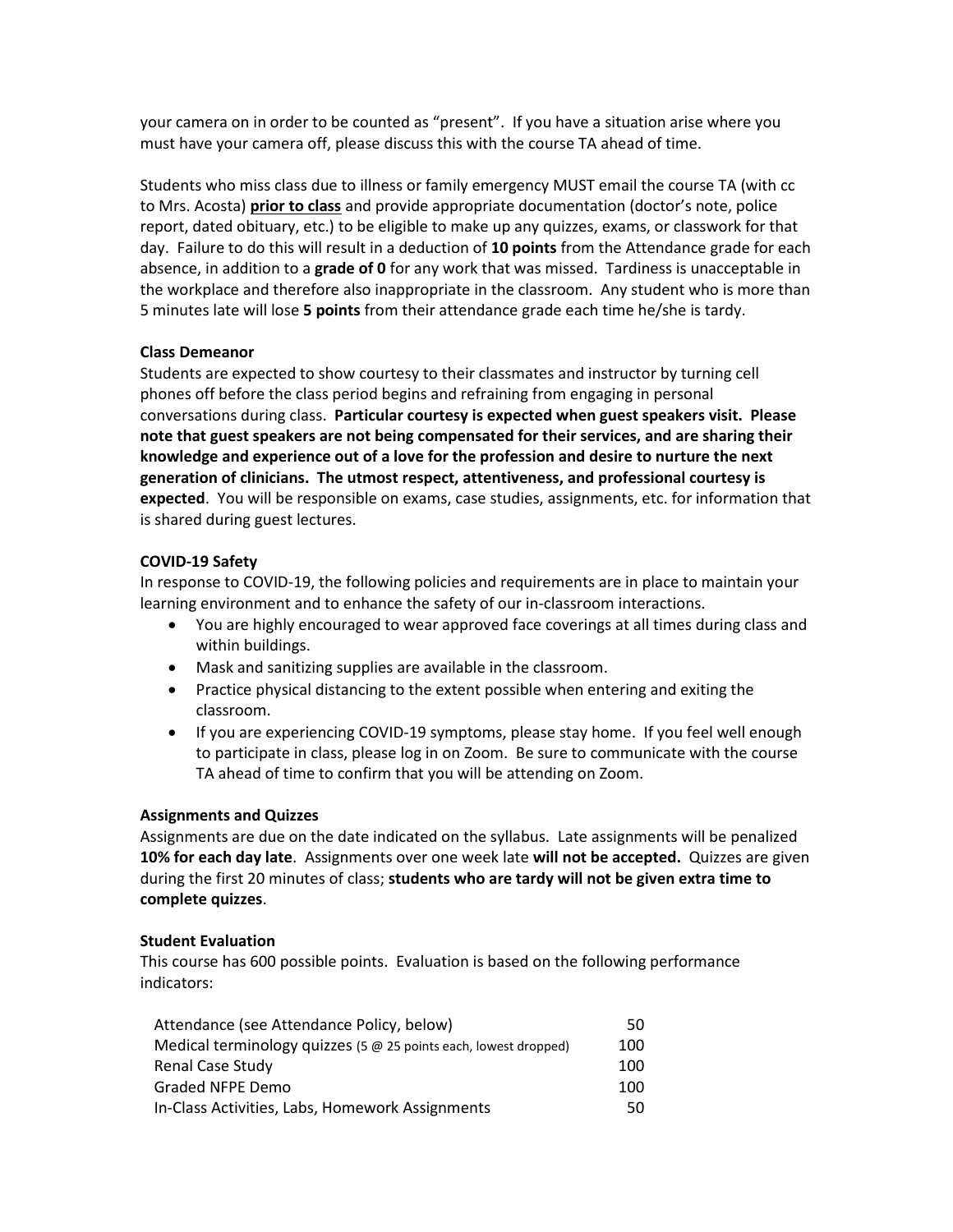| Case Presentation | 100 |
|-------------------|-----|
| Final Exam        | 100 |
| Total             | 600 |

In addition, students are to add to their Nutrition Reference Handbook (started last semester in DIE4245), and this book may be used during the Final Exam.

#### **Grades are not negotiable and will be assigned according to the following scale**

| 560-600 | 93.34-100%   | А  |
|---------|--------------|----|
| 540-559 | 90-93.33%    | А- |
| 520-539 | 86.68-89.9%  | B+ |
| 500-519 | 83.34-86.67% | R  |
| 480-499 | 80-83.33%    | B- |
| 460-479 | 76.68-79.9%  | C+ |
| 440-459 | 73.34-76.67% | C  |
| 420-439 | 70-73.33%    | C- |
| 400-419 | 66.68-69.9%  | D+ |
| 380-399 | 63.34-66.67% | D  |
| 360-379 | 60-63.33%    | D- |
| <360    | <60%         | F  |

#### **Grades and Grade Points**

For information on current UF policies for assigning grade points, see <https://catalog.ufl.edu/UGRD/academic-regulations/grades-grading-policies/>

#### **Absences and Make-Up Work**

Requirements for class attendance and make-up exams, assignments and other work are consistent with university policies that can be found at: [https://catalog.ufl.edu/UGRD/academic](https://catalog.ufl.edu/UGRD/academic-regulations/attendance-policies/)[regulations/attendance-policies/](https://catalog.ufl.edu/UGRD/academic-regulations/attendance-policies/)

#### **Academic Honesty**

As a student at the University of Florida, you have committed yourself to uphold the Honor Code, which includes the following pledge: "*We, the members of the University of Florida community, pledge to hold ourselves and our peers to the highest standards of honesty and integrity by abiding by the Student Honor Code."* You are expected to exhibit behavior consistent with this commitment to the UF academic community, and on all work submitted for credit at the University of Florida, the following pledge is either required or implied: *"On my honor, I have neither given nor received unauthorized aid in doing this assignment*." It is assumed that you will complete all work independently in each course unless the instructor provides explicit permission for you to collaborate on course tasks (e.g. assignments, papers, quizzes, exams). Furthermore, as part of your obligation to uphold the Honor Code, you should report any condition that facilitates academic misconduct to appropriate personnel. It is your individual responsibility to know and comply with all university policies and procedures regarding academic integrity and the Student Honor Code. Violations of the Honor Code at the University of Florida will not be tolerated. Violations will be reported to the Dean of Students Office for consideration of disciplinary action. For more information regarding the Student Honor Code, please see[: https://sccr.dso.ufl.edu/policies/student-honor-code-student-conduct](https://sccr.dso.ufl.edu/policies/student-honor-code-student-conduct-code/)[code/.](https://sccr.dso.ufl.edu/policies/student-honor-code-student-conduct-code/)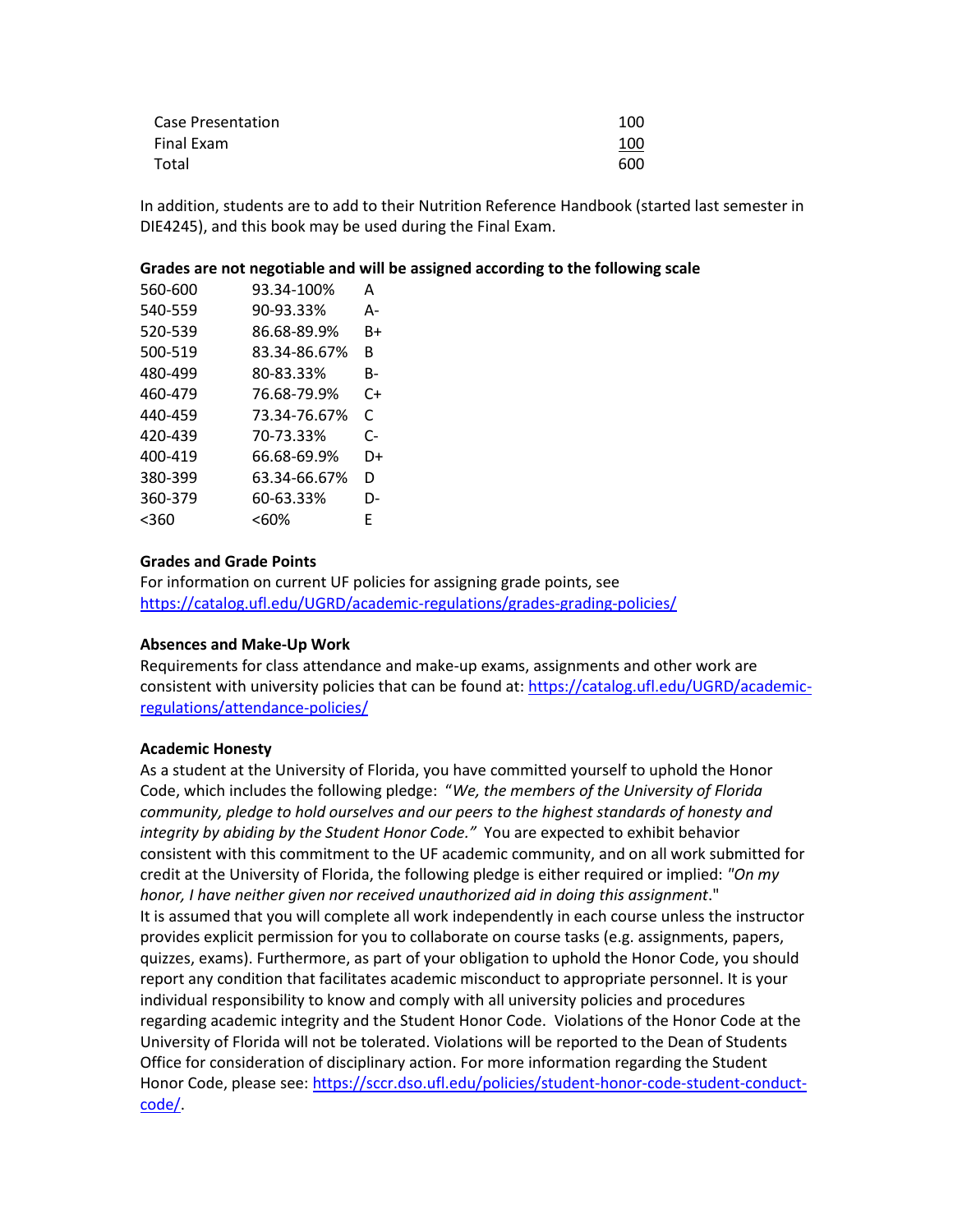#### **Software Use**

All faculty, staff and students of the university are required and expected to obey the laws and legal agreements governing software use. Failure to do so can lead to monetary damages and/or criminal penalties for the individual violator. Because such violations are also against university policies and rules, disciplinary action will be taken as appropriate.

## **Campus Helping Resources**

Students experiencing crises or personal problems that interfere with their general wellbeing are encouraged to utilize the university's counseling resources. The Counseling & Wellness Center provides confidential counseling services at no cost for currently enrolled students. Resources are available on campus for students having personal problems or lacking clear career or academic goals, which interfere with their academic performance.

| <b>Service</b>     | Phone           | <b>Web site</b>             | <b>Services provided</b>       |
|--------------------|-----------------|-----------------------------|--------------------------------|
| University         | 352-392-1575    | https://counseling.ufl.edu/ | Counseling                     |
| Counseling         |                 |                             | Services                       |
| and                |                 |                             | Groups and                     |
| <b>Wellness</b>    |                 |                             | Workshops                      |
| Center             |                 |                             | Outreach and                   |
|                    |                 |                             | Consultation                   |
|                    |                 |                             | Self-Help Library<br>$\bullet$ |
|                    |                 |                             | <b>Wellness Coaching</b>       |
| U Matter           | umatter@ufl.edu | http://www.umatter.ufl.edu/ | Support for students in        |
| We Care            | 352-392-1575    |                             | distress                       |
| Career             | 352-392-1601    | https://career.ufl.edu/     | Career development             |
| <b>Connections</b> |                 |                             | assistance and                 |
| Center             |                 |                             | counseling                     |

## **Services for Students with Disabilities**

Students with disabilities who experience learning barriers and would like to request academic accommodations should connect with the Disability Resource Center (DRC). The DRC coordinates needed accommodations, including accommodations within the classroom, adaptive computer equipment, interpretation services, and mediation for faculty-student disability related issues. Here is the link to get started with the DRC: [https://disability.ufl.edu/students/get-started/.](https://disability.ufl.edu/students/get-started/) It is important for students to share their

accommodation letter with their instructors and discuss their access needs as early as possible in the semester.

## **Online Course Evaluation Process**

Students are expected to provide professional and respectful feedback on the quality of instruction in this course by completing course evaluations online via GatorEvals[. Click here](file:///C:/Users/lilyrlewis/AppData/Local/Microsoft/Windows/INetCache/Content.Outlook/LU96BFUU/gatorevals.aa.ufl.edu/students/)  [for guidance on how to give feedback in a professional and respectful manner.](file:///C:/Users/lilyrlewis/AppData/Local/Microsoft/Windows/INetCache/Content.Outlook/LU96BFUU/gatorevals.aa.ufl.edu/students/) Students will be notified when the evaluation period opens, and can complete evaluations through the email they receive from GatorEvals, in their Canvas course menu under GatorEvals, or via [ufl.bluera.com/ufl/.](https://ufl.bluera.com/ufl/) [Summaries of course evaluation results are available to students here.](https://gatorevals.aa.ufl.edu/public-results/)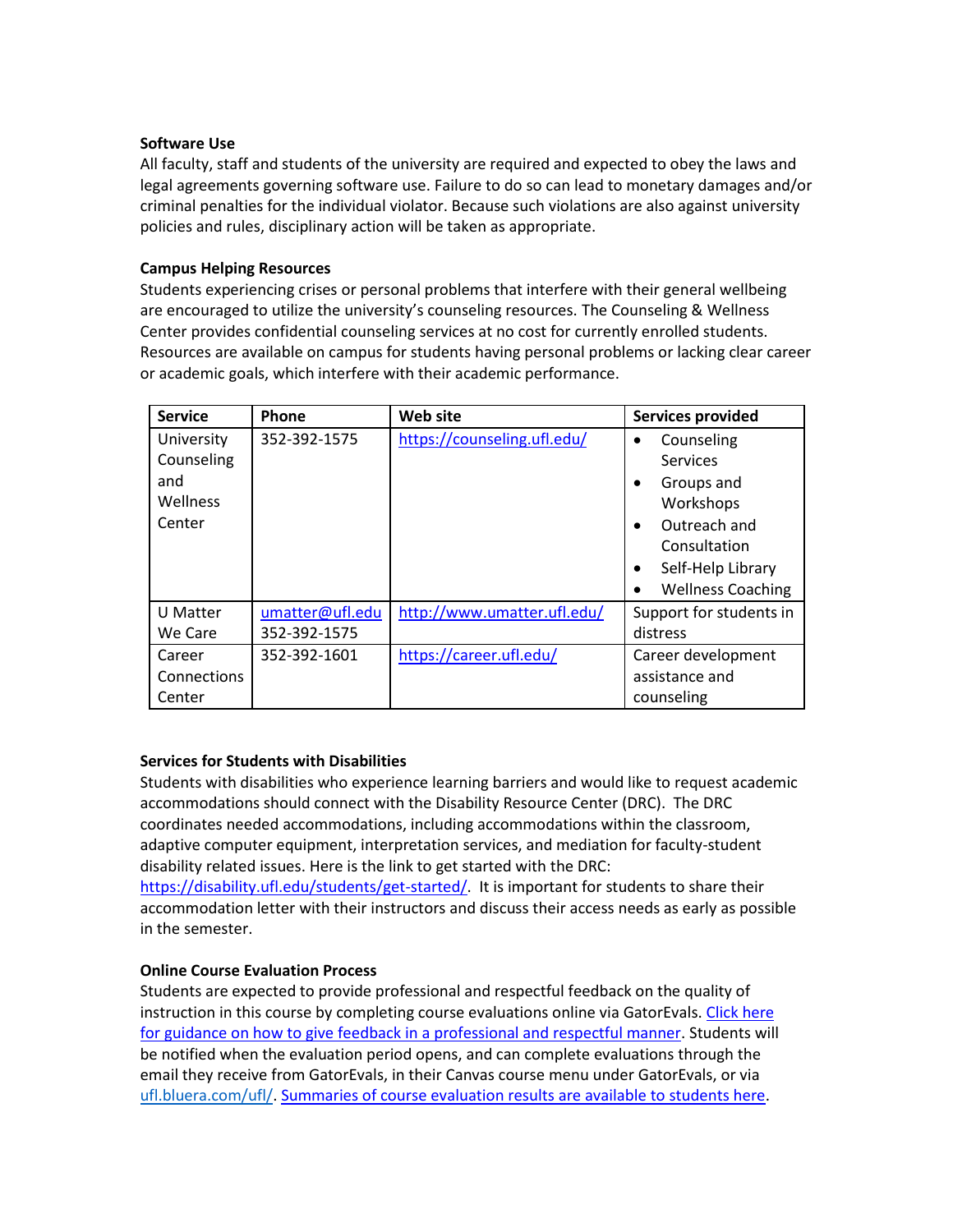#### **Writing Studio**

The Writing Studio is committed to helping University of Florida students meet their academic and professional goals by becoming better writers. Individual assistance is provided and students of all levels and disciplines are welcome [\(https://writing.ufl.edu/writing-studio/\)](https://writing.ufl.edu/writing-studio/). Their main office is 302 Tigert Hall, and their office phone is (352) 846-1138.

## **Course Material Copyright and Confidentiality**

All course material is the property of the University of Florida and the course instructor, and **may not** be posted online for any commercial or non-commercial purpose. Students found in violation may be subject to disciplinary action under the University's Student Conduct Code. Only students formally registered for the course are permitted to attend lectures and take quizzes/tests.

## **Filing a Complaint**

The University of Florida believes strongly in the ability of students to express concerns regarding their experiences at the University. The University encourages its students who wish to file a written complaint to submit that complaint directly to the department that manages that policy.

A student who is unsure as to the official responsible for handling his or her particular complaint may contact the Ombuds office or the Dean of Students Office. For complaints that are not satisfactorily resolved at the department level or which seem to be broader than one department, students are encouraged to submit those complaints to one of the following offices:

Ombuds:<http://www.ombuds.ufl.edu/> 352-392-1308

The purpose of the Ombuds office is to assist students in resolving problems and conflicts that arise in the course of interacting with the University of Florida. By considering problems in an unbiased way, the Ombuds works to achieve a fair resolution and works to protect the rights of all parties involved.

Dean of Students Office[: http://www.dso.ufl.edu/](http://www.dso.ufl.edu/) 352-392-1261

The Dean of Students Office works with students, faculty, and families to address a broad range of complaints either through directly assisting the student involved to resolve the issue, working with the student to contact the appropriate personnel, or referring the student to resources or offices that can directly address the issue. Follow up is provided to the student until the situation is resolved.

Additionally, the University of Florida regulations provide a procedure for filing a formal grievance in Regulation 4.012:<http://regulations.ufl.edu/regulations/uf-4-student-affairs/>

**Email**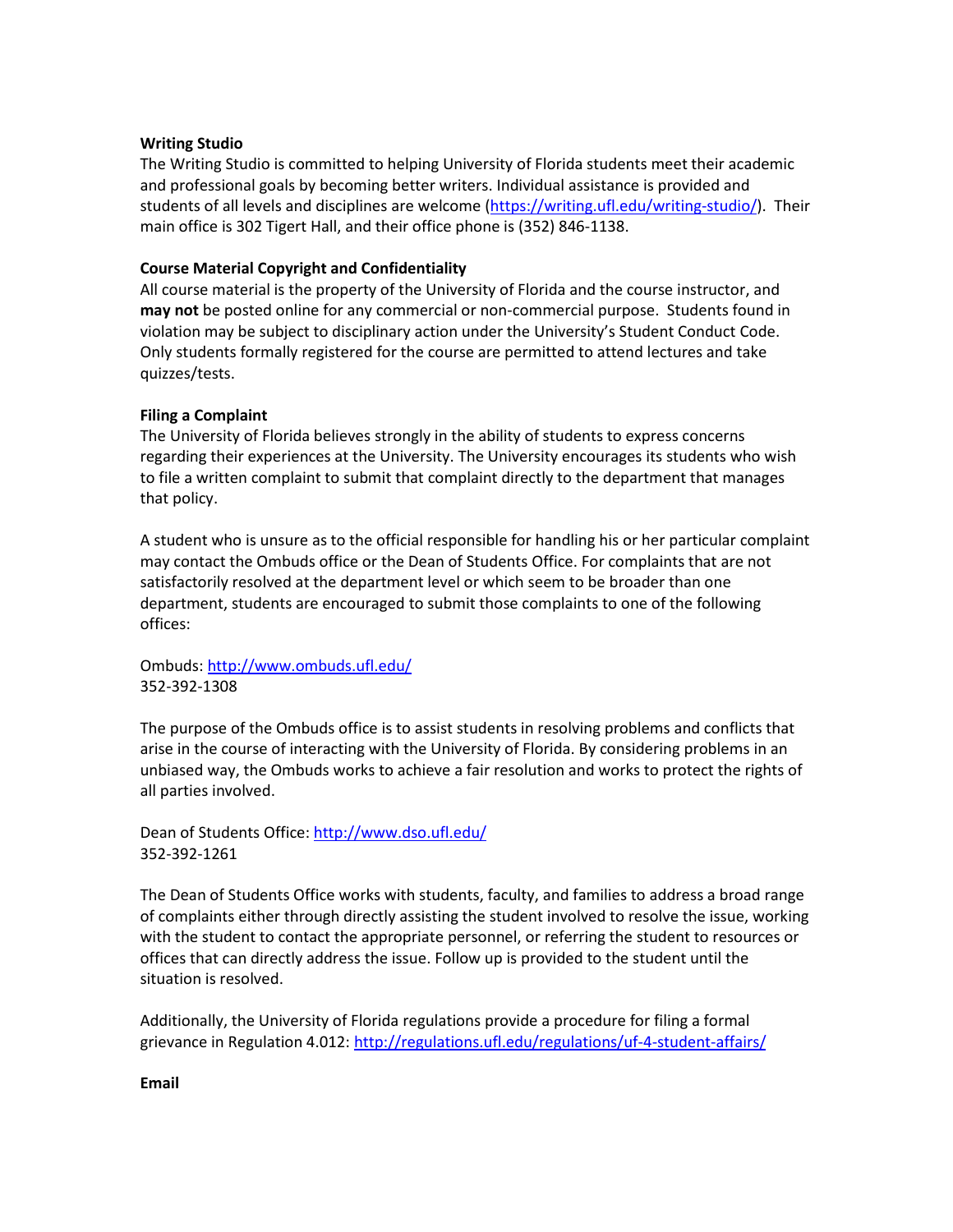Students are required to check their email account(s) daily (at least Monday through Friday) and respond to course/program related requests, inquiries, etc. in a timely manner.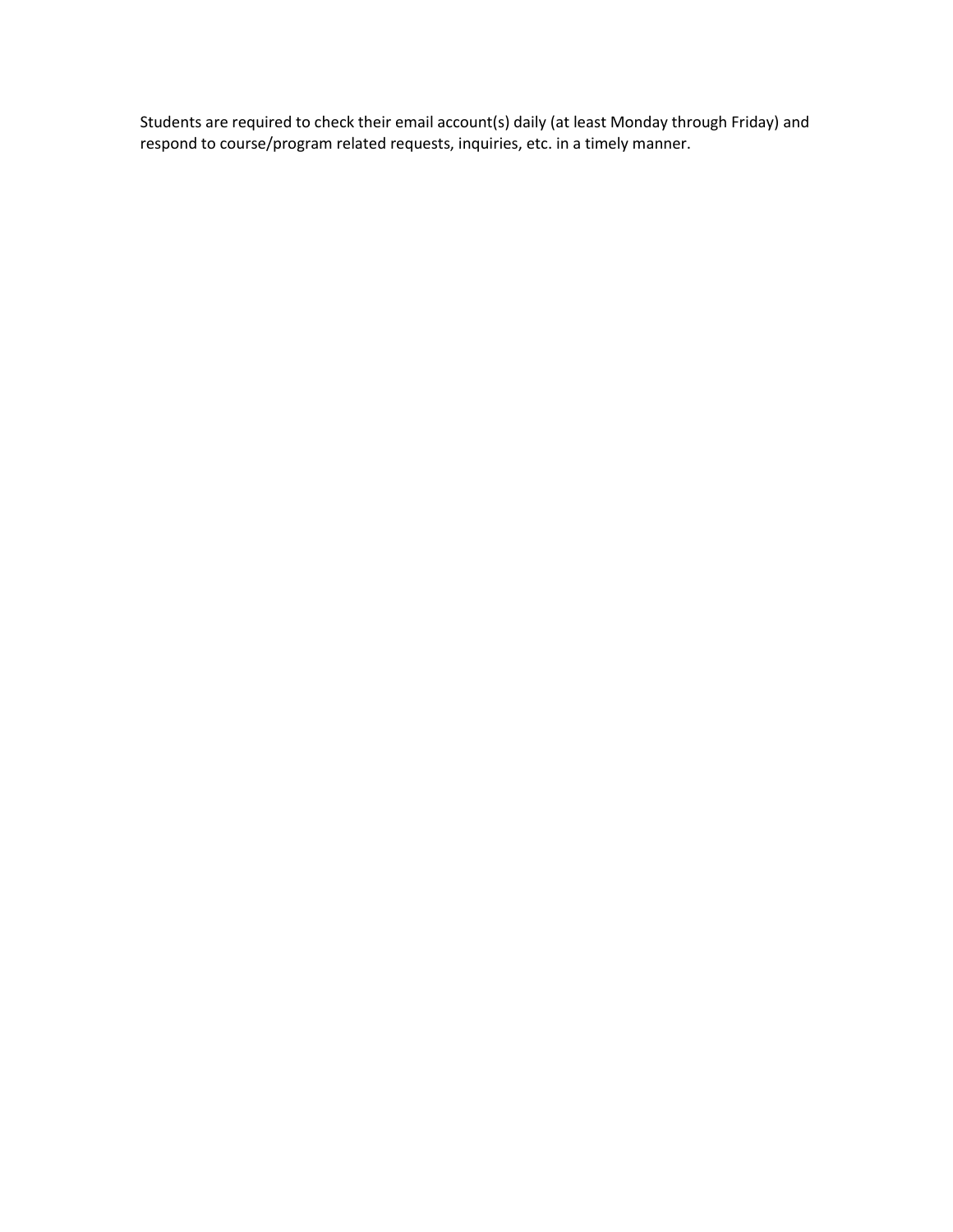# **Spring 2022 Class Schedule**

|                | <b>Date</b> | <b>Topic</b>                        |
|----------------|-------------|-------------------------------------|
|                |             | <b>Medical Terminology Quizzes:</b> |
|                |             | Will be given in the first 20       |
|                |             | minutes of class                    |
|                | Thursday    | <b>Syllabus and Expectations</b>    |
|                | January 6   |                                     |
| Week           | Tuesday     | <b>Evidence-Based Practice</b>      |
| 1              | January 11  |                                     |
|                | Thursday    | Evidence-Based Practice             |
|                | January 13  |                                     |
| Week           | Tuesday     | <b>Evidence-Based Practice in</b>   |
| $\overline{2}$ | January 18  | Action                              |
|                | Thursday    | <b>Evidence-Based Practice in</b>   |
|                | January 20  | Action                              |
| Week           | Tuesday     | <b>Medical Terminology Quiz 1</b>   |
| 3              | January 25  | <b>Guest Speaker</b>                |
|                | Thursday    | Dysphagia and Orofacial             |
|                | January 27  | <b>NFPE</b>                         |
| Week           | Tuesday     | Dysphagia and Orofacial             |
| 4              | February 1  | <b>NFPE</b>                         |
|                | Thursday    | Dysphagia and Orofacial             |
|                | February 3  | <b>NFPE</b>                         |
| Week           | Tuesday     | <b>Medical Terminology Quiz 2</b>   |
| 5              | February 8  | <b>NFPF</b>                         |
|                |             | Hair, Skin, Nails, and Eyes         |
|                | Thursday    | Hair, Skin, Nails, and Eyes         |
|                | February 10 | <b>NFPE Lab</b>                     |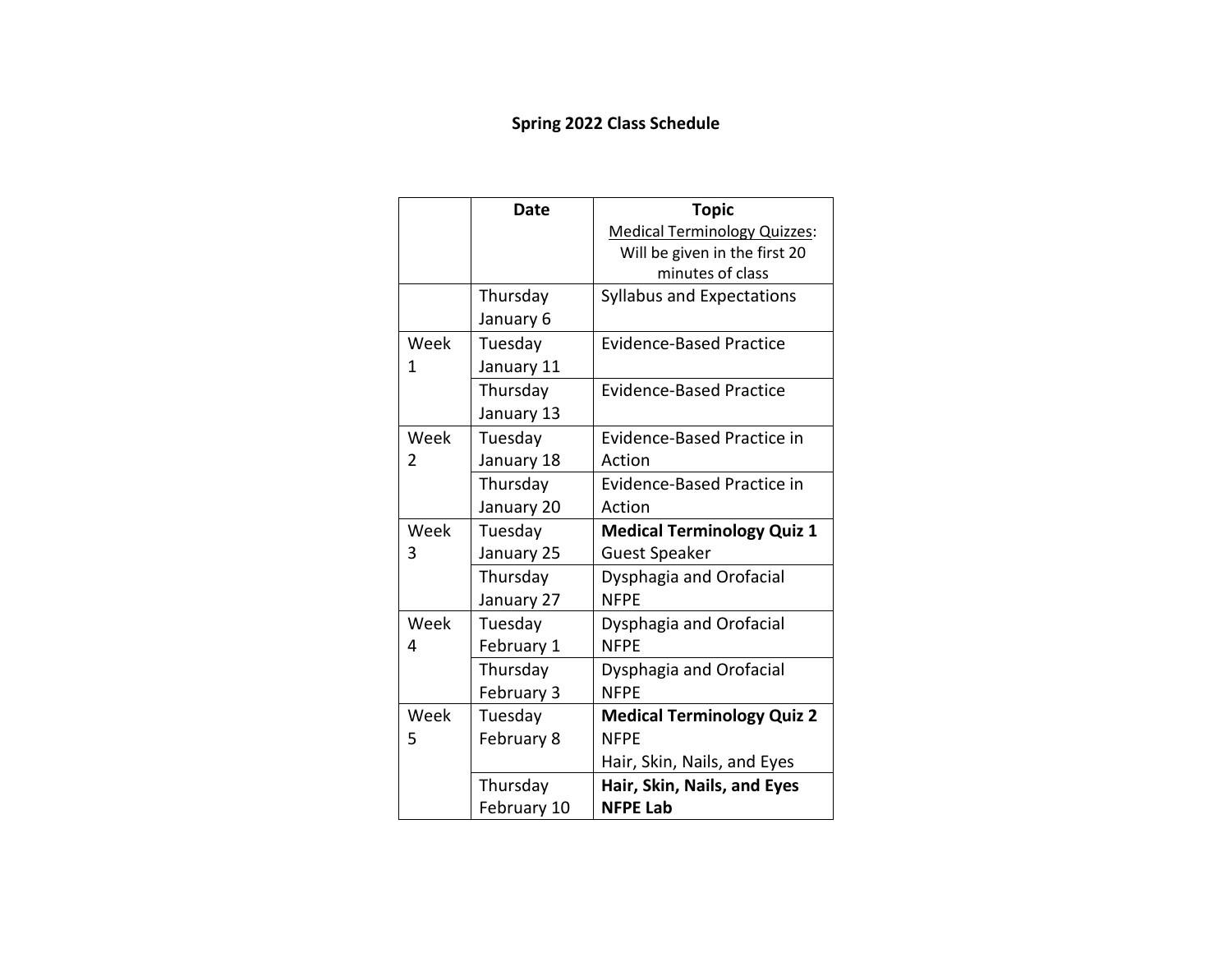|      |                    | NFPE: Putting It All Together     |
|------|--------------------|-----------------------------------|
| Week | Tuesday            | <b>Graded NFPE Demos</b>          |
| 6    | February 15        |                                   |
|      | Thursday           | <b>Graded NFPE Demos</b>          |
|      | February 17        |                                   |
| Week | Tuesday            | Renal                             |
| 7    | February 22        |                                   |
|      | Thursday           | Renal                             |
|      | February 24        |                                   |
| Week | Tuesday            | <b>Guest Speaker</b>              |
| 8    | March 1            |                                   |
|      | Thursday           | Renal                             |
|      | March <sub>3</sub> |                                   |
| Week | Tuesday            | <b>Spring Break</b>               |
| 9    | March 8            |                                   |
|      | Thursday           | <b>Spring Break</b>               |
|      | March 10           |                                   |
| Week | Tuesday            | <b>Medical Terminology Quiz 3</b> |
| 10   | March 15           | <b>Guest Speaker</b>              |
|      | Thursday           | <b>Renal Case Study Due</b>       |
|      | March 17           | Renal                             |
| Week | Tuesday            | <b>Case Presentations</b>         |
| 11   | March 22           |                                   |
|      | Thursday           | <b>Case Presentations</b>         |
|      | March 24           |                                   |
| Week | Tuesday            | <b>Medical Terminology Quiz 4</b> |
| 12   | March 29           | Diabetes                          |
|      | Thursday           | <b>Diabetes</b>                   |
|      | March 31           |                                   |
| Week | Tuesday            | <b>Medical Terminology Quiz 5</b> |
| 13   | April 5            | <b>Diabetes</b>                   |